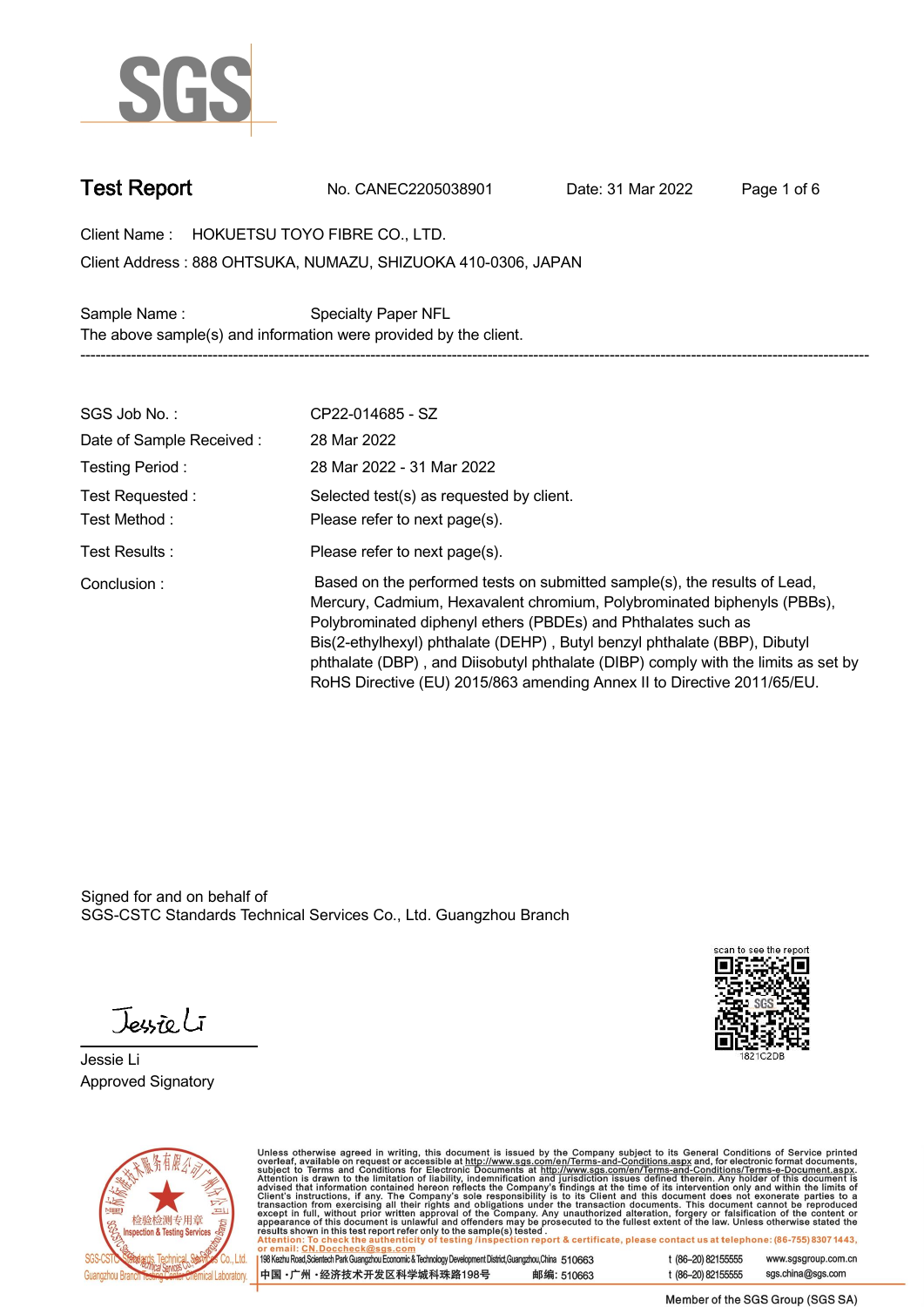

**Test Report. No. CANEC2205038901 . Date: 31 Mar 2022 . Page 2 of 6.**

**Test Results :.**

**Test Part Description : .**

| Specimen No.    | SGS Sample ID    | <b>Description</b> |  |
|-----------------|------------------|--------------------|--|
| SN <sub>1</sub> | CAN22-050389.001 | White paper        |  |

- **Remarks :.(1) 1 mg/kg = 1 ppm = 0.0001% .**
	- **(2) MDL = Method Detection Limit .**
	- **(3) ND = Not Detected ( < MDL ) .**
	- **(4) "-" = Not Regulated .**

## **RoHS Directive (EU) 2015/863 amending Annex II to Directive 2011/65/EU.**

**Test Method :. With reference to IEC 62321-4:2013+A1:2017, IEC 62321-5:2013, IEC 62321-7-2:2017 , IEC 62321-6:2015 and IEC 62321-8:2017, analyzed by ICP-OES , UV-Vis and GC-MS . .**

| Test Item(s)               | <b>Limit</b> | <u>Unit</u> | <b>MDL</b>                   | <u>001</u> |
|----------------------------|--------------|-------------|------------------------------|------------|
| Cadmium (Cd)               | 100          | mg/kg       | $\overline{2}$               | <b>ND</b>  |
| Lead (Pb)                  | 1,000        | mg/kg       | $\overline{2}$               | <b>ND</b>  |
| Mercury (Hg)               | 1,000        | mg/kg       | $\overline{2}$               | <b>ND</b>  |
| Hexavalent Chromium (CrVI) | 1,000        | mg/kg       | 8                            | <b>ND</b>  |
| Sum of PBBs                | 1,000        | mg/kg       | $\overline{\phantom{0}}$     | <b>ND</b>  |
| Monobromobiphenyl          |              | mg/kg       | 5                            | <b>ND</b>  |
| Dibromobiphenyl            | -            | mg/kg       | 5                            | <b>ND</b>  |
| Tribromobiphenyl           | -            | mg/kg       | 5                            | <b>ND</b>  |
| Tetrabromobiphenyl         |              | mg/kg       | 5                            | <b>ND</b>  |
| Pentabromobiphenyl         | -            | mg/kg       | 5                            | <b>ND</b>  |
| Hexabromobiphenyl          |              | mg/kg       | 5                            | <b>ND</b>  |
| Heptabromobiphenyl         |              | mg/kg       | 5                            | <b>ND</b>  |
| Octabromobiphenyl          | -            | mg/kg       | 5                            | <b>ND</b>  |
| Nonabromobiphenyl          |              | mg/kg       | 5                            | <b>ND</b>  |
| Decabromobiphenyl          |              | mg/kg       | 5                            | <b>ND</b>  |
| Sum of PBDEs               | 1,000        | mg/kg       | $\qquad \qquad \blacksquare$ | <b>ND</b>  |
| Monobromodiphenyl ether    |              | mg/kg       | 5                            | <b>ND</b>  |
| Dibromodiphenyl ether      |              | mg/kg       | 5                            | <b>ND</b>  |
| Tribromodiphenyl ether     | -            | mg/kg       | 5                            | <b>ND</b>  |
| Tetrabromodiphenyl ether   |              | mg/kg       | 5                            | <b>ND</b>  |
| Pentabromodiphenyl ether   |              | mg/kg       | 5                            | <b>ND</b>  |



Unless otherwise agreed in writing, this document is issued by the Company subject to its General Conditions of Service printed overleaf, available on request or accessible at http://www.sgs.com/en/Terms-and-Conditions.as

| or email: CN.DOCCHECK@sgs.com                                                                              |            |                    |                     |
|------------------------------------------------------------------------------------------------------------|------------|--------------------|---------------------|
| 198 Kezhu Road,Scientech Park Guangzhou Economic & Technology Development District,Guangzhou,China 51 0663 |            | t (86-20) 82155555 | www.sgsgroup.com.cl |
| ┃中国 •广州 •经济技术开发区科学城科珠路198号 ↓                                                                               | 邮编: 510663 | t (86-20) 82155555 | sgs.china@sgs.com   |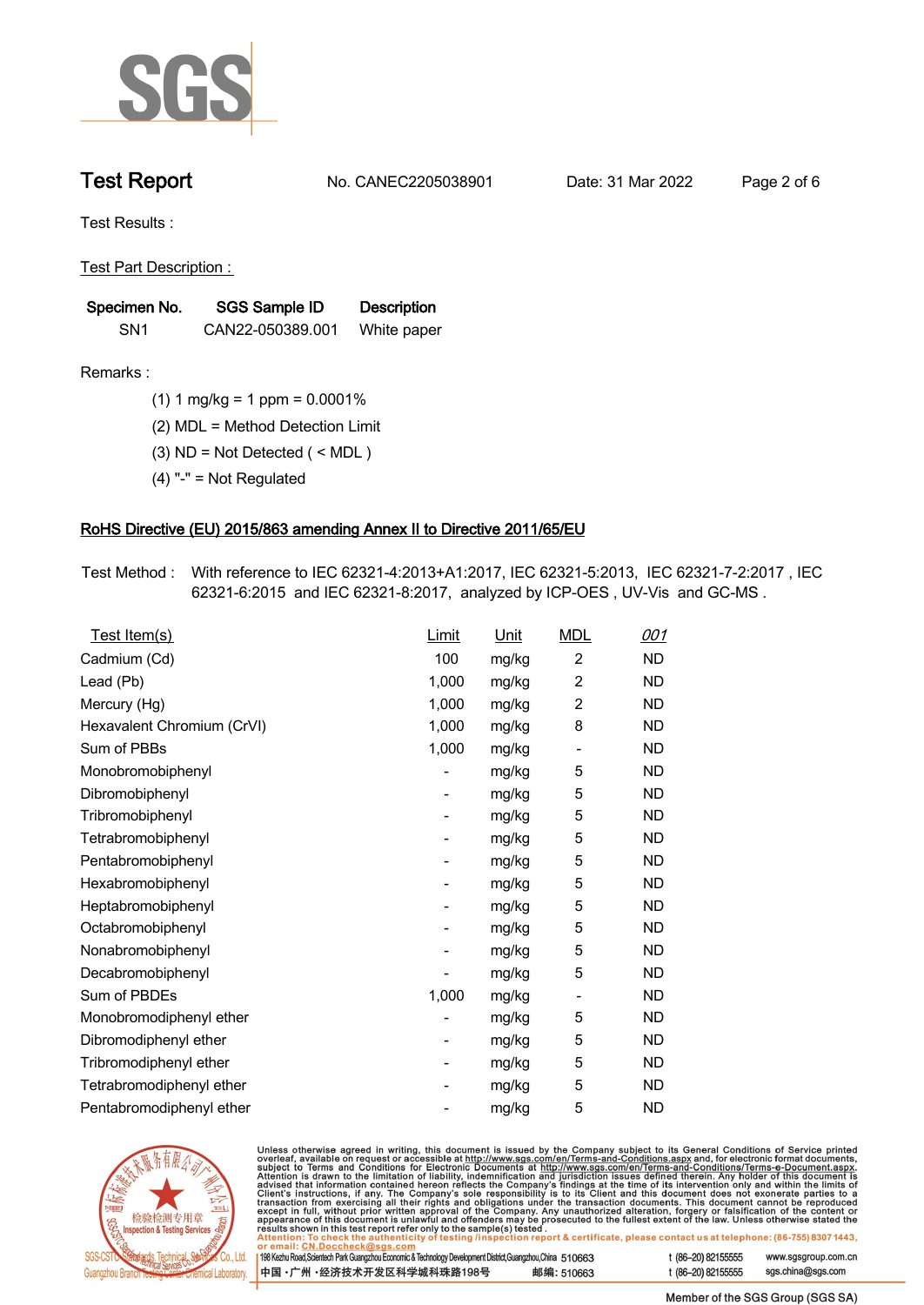

| <b>Test Report</b>                  | No. CANEC2205038901 |             |            | Date: 31 Mar 2022 | Page 3 of 6 |
|-------------------------------------|---------------------|-------------|------------|-------------------|-------------|
| Test Item(s)                        | Limit               | <u>Unit</u> | <b>MDL</b> | <u>001</u>        |             |
| Hexabromodiphenyl ether             | -                   | mg/kg       | 5          | <b>ND</b>         |             |
| Heptabromodiphenyl ether            | ۰.                  | mg/kg       | 5          | <b>ND</b>         |             |
| Octabromodiphenyl ether             | -                   | mg/kg       | 5          | <b>ND</b>         |             |
| Nonabromodiphenyl ether             | -                   | mg/kg       | 5          | <b>ND</b>         |             |
| Decabromodiphenyl ether             | -                   | mg/kg       | 5          | <b>ND</b>         |             |
| Dibutyl phthalate (DBP)             | 1.000               | mg/kg       | 50         | <b>ND</b>         |             |
| Butyl benzyl phthalate (BBP)        | 1.000               | mg/kg       | 50         | ND                |             |
| Bis (2-ethylhexyl) phthalate (DEHP) | 1.000               | mg/kg       | 50         | ND                |             |
| Diisobutyl Phthalates (DIBP)        | 1.000               | mg/kg       | 50         | ND                |             |

### **Notes :.**

**(1) The maximum permissible limit is quoted from RoHS Directive (EU) 2015/863.**

**(2) IEC 62321 series is equivalent to EN 62321 series**

**https://www.cenelec.eu/dyn/www/f?p=104:30:1742232870351101::::FSP\_ORG\_ID,FSP\_LANG\_ID:12586 37,25**

**(3) The restriction of DEHP, BBP, DBP and DIBP shall apply to medical devices, including in vitro medical devices, and monitoring and control instruments, including industrial monitoring and control instruments, from 22 July 2021..**



Unless otherwise agreed in writing, this document is issued by the Company subject to its General Conditions of Service printed<br>overleaf, available on request or accessible at http://www.sgs.com/en/Terms-and-Conditions.as

| 198 Kezhu Road,Scientech Park Guangzhou Economic & Technology Development District,Guangzhou,China   51 O663 |            |  |
|--------------------------------------------------------------------------------------------------------------|------------|--|
| 中国 •广州 •经济技术开发区科学城科珠路198号                                                                                    | 邮编: 510663 |  |

www.sgsgroup.com.cn

t (86-20) 82155555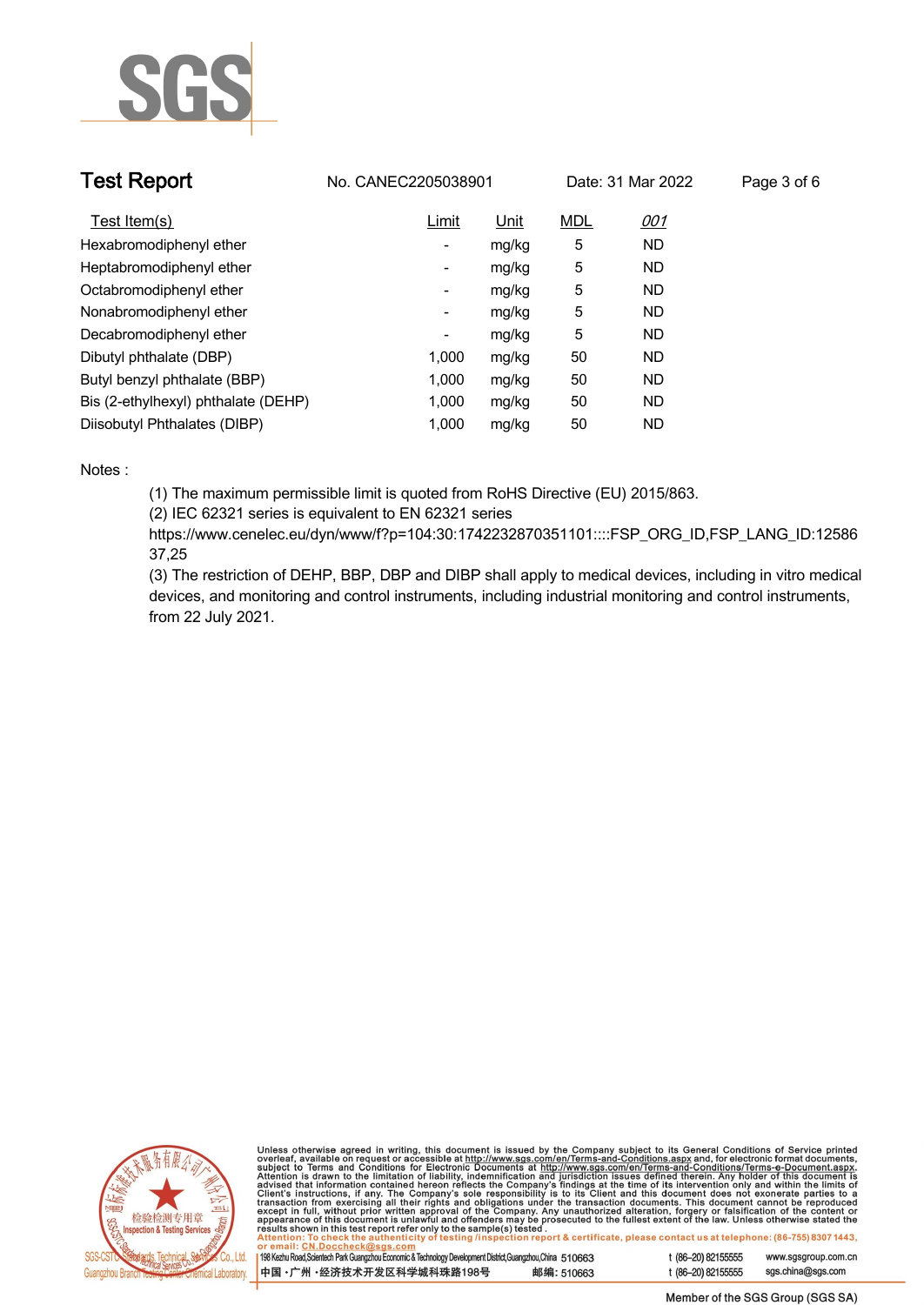

**Test Report. No. CANEC2205038901 . Date: 31 Mar 2022 . Page 4 of 6.**

## **ATTACHMENTS Pb/Cd/Hg/Cr6+/PBBs/PBDEs Testing Flow Chart**

**1) These samples were dissolved totally by pre -conditioning method according to below flow chart. (Cr6+ and PBBs/PBDEs test method excluded ).**





Unless otherwise agreed in writing, this document is issued by the Company subject to its General Conditions of Service printed<br>overleaf, available on request or accessible at http://www.sgs.com/en/Terms-and-Conditions.as

| 198 Kezhu Road,Scientech Park Guangzhou Economic & Technology Development District,Guangzhou,China 510663 |            |
|-----------------------------------------------------------------------------------------------------------|------------|
| 中国 •广州 •经济技术开发区科学城科珠路198号                                                                                 | 邮编: 510663 |

t (86-20) 82155555 www.sgsgroup.com.cn t (86-20) 82155555 sas.china@sas.com

Member of the SGS Group (SGS SA)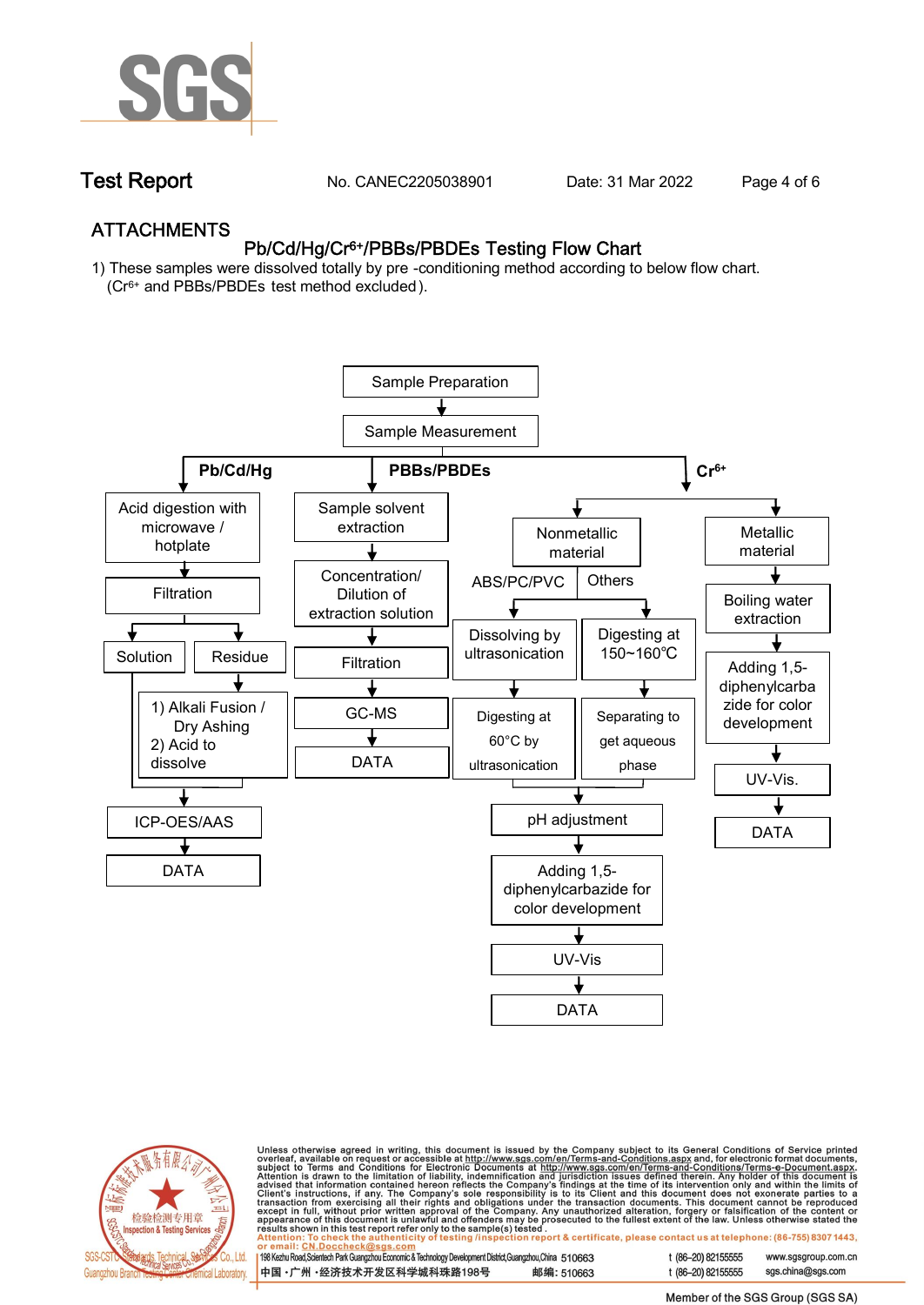

**Test Report. No. CANEC2205038901 . Date: 31 Mar 2022 . Page 5 of 6.**

# **ATTACHMENTS Phthalates Testing Flow Chart**





Unless otherwise agreed in writing, this document is issued by the Company subject to its General Conditions of Service printed overleaf, available on request or accessible at http://www.sgs.com/en/Terms-and-Conditions.as

| or email: CN.Doccheck@sus.com                                                                             |            |
|-----------------------------------------------------------------------------------------------------------|------------|
| 198 Kezhu Road,Scientech Park Guangzhou Economic & Technology Development District,Guangzhou,China 510663 |            |
|                                                                                                           |            |
|                                                                                                           |            |
| 中国 •广州 •经济技术开发区科学城科珠路198号                                                                                 | 邮编: 510663 |
|                                                                                                           |            |

t (86-20) 82155555 www.sgsgroup.com.cn t (86-20) 82155555 sgs.china@sgs.com